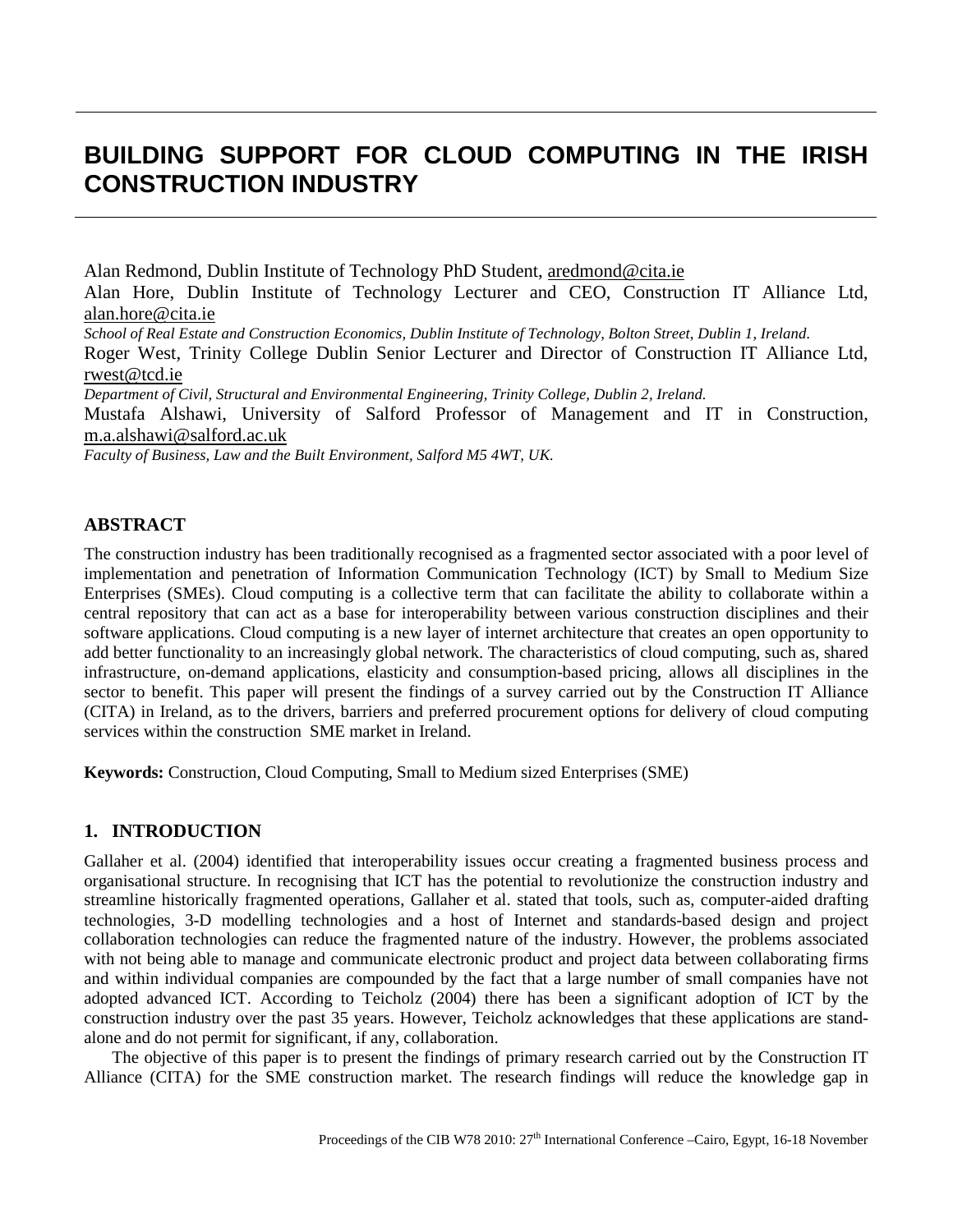respect to the business case for a new cloud computing product to be introduced into the Irish construction SME market by CITA.

## **2. ESSENTIALS OF CLOUD COMPUTING**

The development of the web has been seen as a wide range of legal, regulatory, political and cultural developments surrounding the control of, access to and rights of digital content. However, the web has also a strong tradition of working in an open fashion and this is also a powerful advantage (Anderson, 2007). Cloud computing technology, such as, Sun's open-source and open storage provides interoperability for large-scale computing resources, where applications can be moved to and operate across multiple platforms, and hybrid data servers with unprecedented efficiency and performance for the emerging data-intensive computing applications (Sun Microsystems, 2009).

The benefits to SMEs include managed growth, regulatory compliance and competition, without having to deal with a variety of challenges relating to ICT. It is more easily affordable, immediate in its impact and provides modular functionality, in a way that is easy to extend and change, and easy to integrate with other systems. Ragsdale (2009) identified additional benefits of cloud computing to SME's, such as, moving security concerns to the provider, eliminating scalability concerns, and allowing remote employees to easily access software from any internet-ready computer.

The use of ICT has proven instrumental in creating productivity gains within global markets, for example, through reduced transaction costs, scalability, and fast, reliable information flows, enhanced online collaboration tools and new ways to market goods and services (Pepper et al. 2009).

The National Institute of Standard Technology (NIST) definition V15 refers to cloud computing as a model for enabling convenient, on-demand network access to a shared pool of configurable resources (networks, servers, storage, applications, and services) that can be rapidly provisioned and released with minimal management effort or service provider interaction (Petri, 2010). Armburst et al. (2009) defined cloud computing, as both the applications delivered as a service over the internet and the hardware and systems software in datacenters that provide those services.

Reeves (2009) classified the service models in reference to a tier structure. The basic tier is Hardware Infrastructure as a Service (HIaaS): a virtual or physical hardware resource offered as a service, such as, an EC2 server. This is followed by Software Infrastructure as a Service (SIaaS), a stand-alone cloud service that provides a specific application support capability, but not the entire application software platform service, such as, Microsoft SQL data services. The next tier is Platform as a Service (PaaS) which is an externally managed application platform for building and operating applications and services, such as, Microsoft Azure and Force.com. The final tier is Software as a Service (SaaS): this is when a vendor designs the application and hosts it so that users can access the application through a web browser or a Rich Internet Application (RIA) mechanism such as Google Apps or Salesforce.com.

Armburst et al. refers to a public cloud when it is made available in a pay-as-you-go manner to the public, and a private cloud when the internal datacenters of a business are not made available to the public. The two remaining deployment models are community and hybrid, which refer to a cloud that is controlled and used by a group of organisations that have shared interests, and the latter is a combination of a public and private cloud that interoperates (Cloud Computing, 2010).

#### **3. CITA'S ENTERPRISES INNOVATION NETWORK PROGRAMME**

CITA was selected as one of the three networks in Ireland for funding by Enterprise Ireland under a new Enterprise Innovation Network (EIN) programme. The project commenced in early October 2008 and is funded for a three year period. The project promotes ICT and its use in the Irish Construction Industry. The project will involve carrying out detailed research into the particular needs of CITA's SME members and other potential new members. Primary data has emerged from a CITA Cloud Computing user needs and attitudes survey which has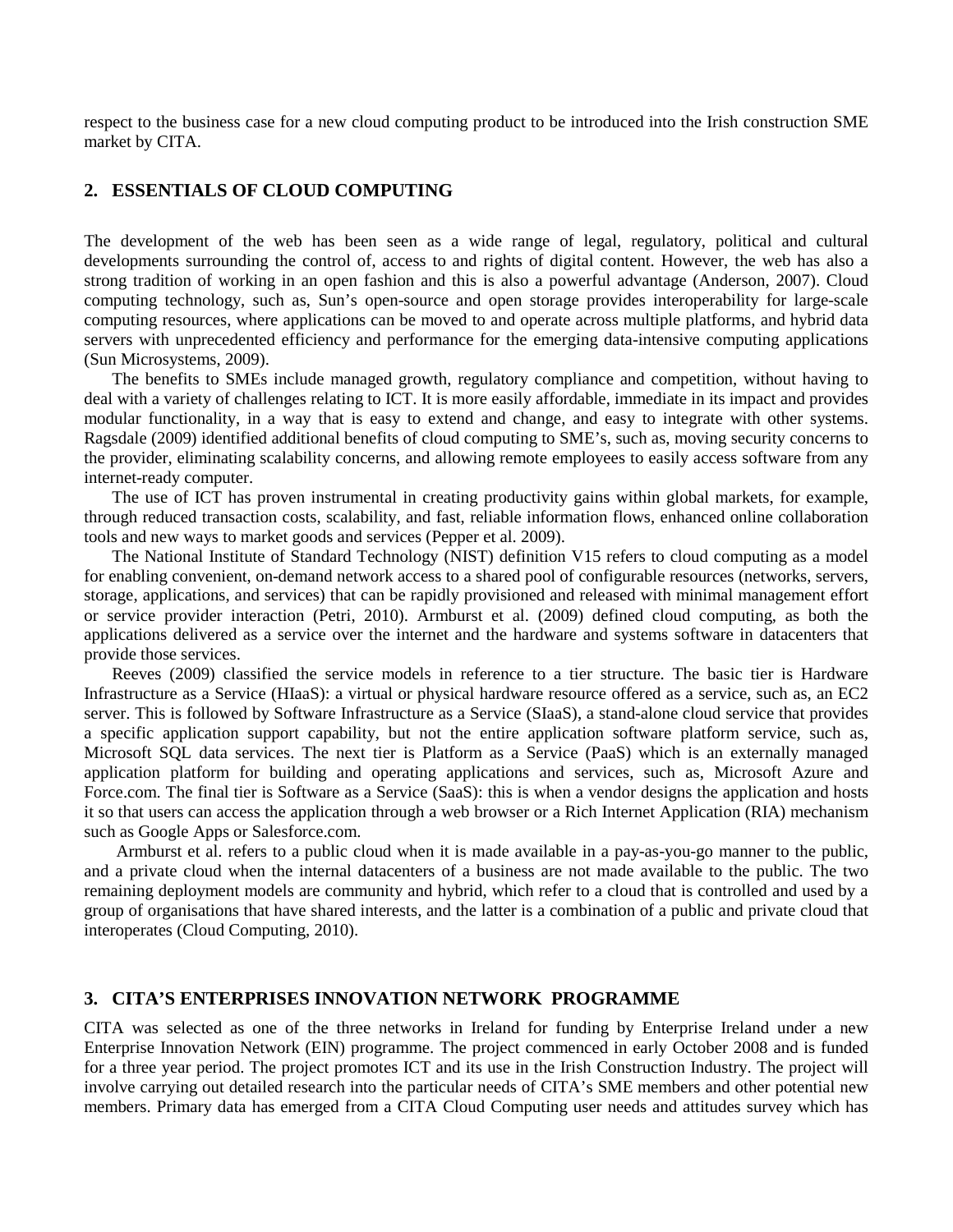allowed the identification of the support for a specific cloud computing solution for construction SME's. It is envisioned that the results of this survey will shape the development of a CITA SME Construction Cloud-Based application, which will be developed for pilot testing in the next phase of the authors' research.

#### **4. THE SURVEY**

The survey primarily focused on establishing the drivers, barriers, benefits and procurement aspects of cloud computing. The driving forces identified the main attributes associated with attracting construction enterprises to the use of cloud computing. The barriers identified the industry's most common perceived barriers for rejecting the adoption of a centralised heterogeneous network. The questions associated with the benefits of cloud computing acted as an investigative tool to analyse if a cloud-based model was suitable for the construction SME sector. The procurement questions related to the physical aspects of obtaining the services and identifying the most suitable licensing option from a construction perspective.

The survey attracted responses from a total of 90 customers and vendors. All respondents were associated with decision-making positions within their company. A total of 50 customers, represented the highest number of responses and their backgrounds varied from general contractors, to professional architects, quantity surveyors, engineers, and third level institutions. The majority of the respondents were general contractors representing 18%, quantity surveyors 16%, architects 12%, and engineers 10%. The remaining respondents were of a dispersed representation of health and safety analysts, software support, and building suppliers. The remaining 40 respondents represented vendors, ranged typically from construction related distributors of architect, engineering, or construction computing applications / services. There were however, 5 vendors that were affiliated to open source technology and cloud computing services.

#### **4.1 Driving forces in favour of cloud computing**

The driving forces question in the survey was presented in a ten point ranking scale format. The drivers used in the questionnaire were based on secondary data collected from Armburst et al. (2009). The respondents were requested to rank in order  $1 - 10$  (10 being the highest) the factors that will attract or are likely to attract their organisations to provide cloud services (for vendors) and use cloud services (for customers). The correlation diagram in Figure 1 illustrates the average results.

Figure 1 is separated into four quadrants representing; high vendor and low customer drivers (such as closer collaboration and payment), high customer and high vendor drivers (such as value added service, choice and sales), high customer drivers and low vendor drivers (such as total cost and ICT cost), and low vendor drivers and low customer drivers (such as contract, access, and providing a greener solution). For example, total cost is a higher driver for customers in comparision to the vendors.

Closer collaboration received a high ranking from the vendors, however, it was ranked third lowest by the customers. This indicates that either the customers have no experience of using collaboration tools or, having availed of them, found their use to be cumbersome. Payment flexibility was ranked highly by the vendors but unfortunately, probably due to its sensitivity, customers ranked payment as a below average driver. Value added service and sales were ranked as the highest drivers overall by both vendors and customers. In comparison, green solutions received the lowest ranking.

The unprecedented decline in Irish construction in the last two years may be a strong contributor to why improving marketing needs is ranked high in contrast to sustainability needs. Total cost of ownership and ICT costs in relation to maintaining and upgrading separate applications both received a high ranking by customers and low ranking by vendors. The need for a service that provides predictable, flexible and lower costs understandably is more significant at present to the customers. Surprisingly, the customers ranked both contract (no commitment as it is on a month by month basis) and access (access from any device anywhere in the world) as the second and third lowest drivers.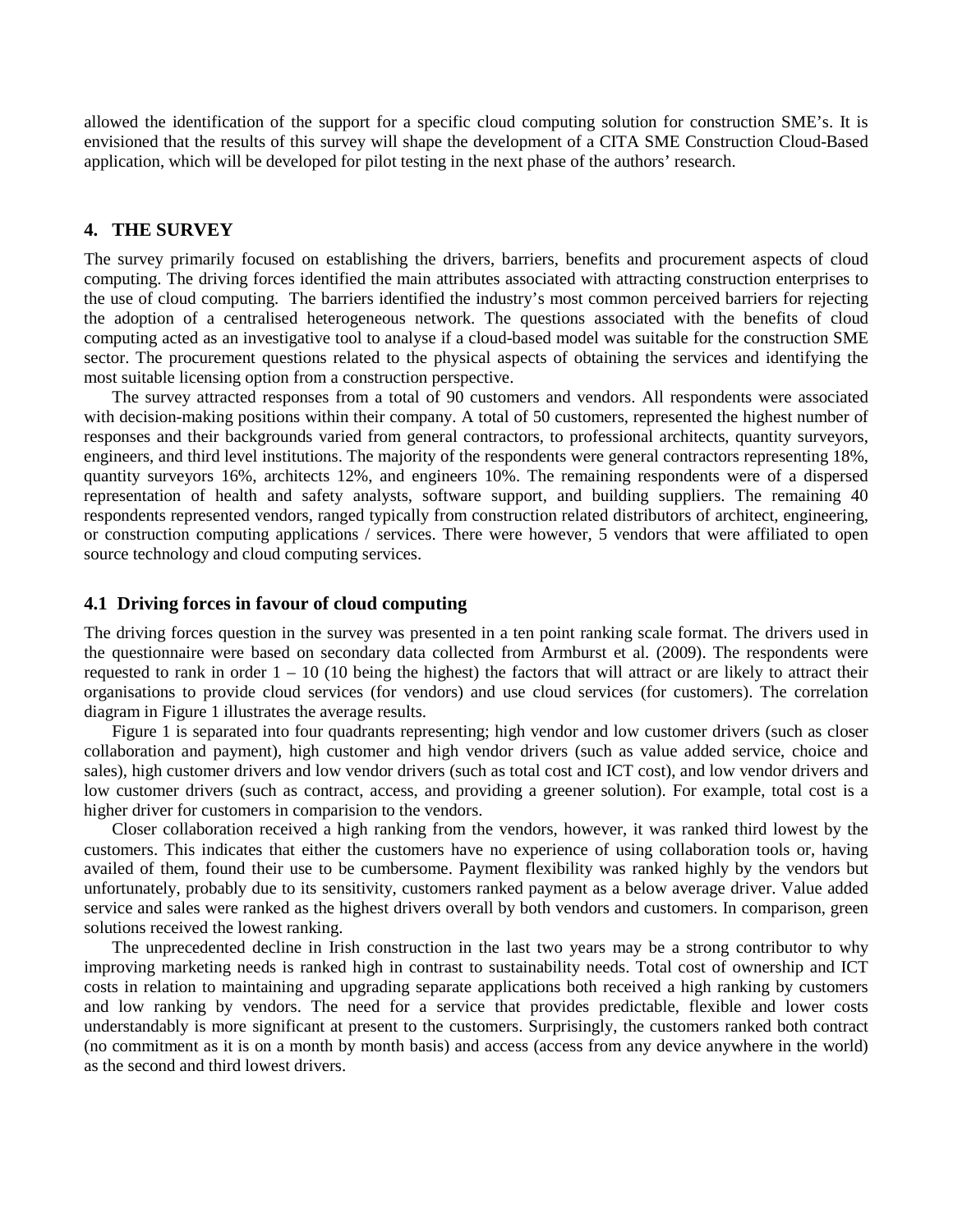

Figure 1: The correlation of cloud computing in response to the question:

Please rank in order  $1 - 10$  (10 being the highest) the following drivers that have attracted or are likely to attract your organization to provide (vendor) / use (customer) Software as a Service for Construction SMEs.

#### **4.2 Barriers to cloud computing**

The ten listed barriers used in the questionnaire were based on secondary data collected from various national and international publications on this topic and other survey's, such as, by the Irish Internet Association (IIA, 2010) 'Cloud Business'. Figure 2 illustrates the correlation between the two samples. The barriers to adoption question was formatted identically to the drivers question, with ranking 1-10 as in the previous case. The correlation line in Figure 2 represents equal priority between the vendors and the customers. The nearer proximity of the correlation to this line the greater the agreement between vendors and customers. Security received a ranking of 10 (the highest) by the customers and 8 by the vendors. Armburst et al. (2009) identified security in their top ten obstacles for cloud computing. The barriers of security, contract and pricing were identified from such literature as Software and Information Industry Association (SIIA, 2001).

The lack of knowledge on cloud computing and, in particular, construction based applications was ranked the highest barrier overall. This may be viewed as a lack of knowledge referring to the type of cloud applications that exist within the construction industry. The lowest ranked barrier surprisingly was 'contract'. Another point of concern was 'pricing' which was ranked above average by the customers, however, the vendors ranked it the lowest. Another significant point is that of capabilities being ranked 9 by vendors indicating perhaps the vendors lack of confidence in customers capabilities.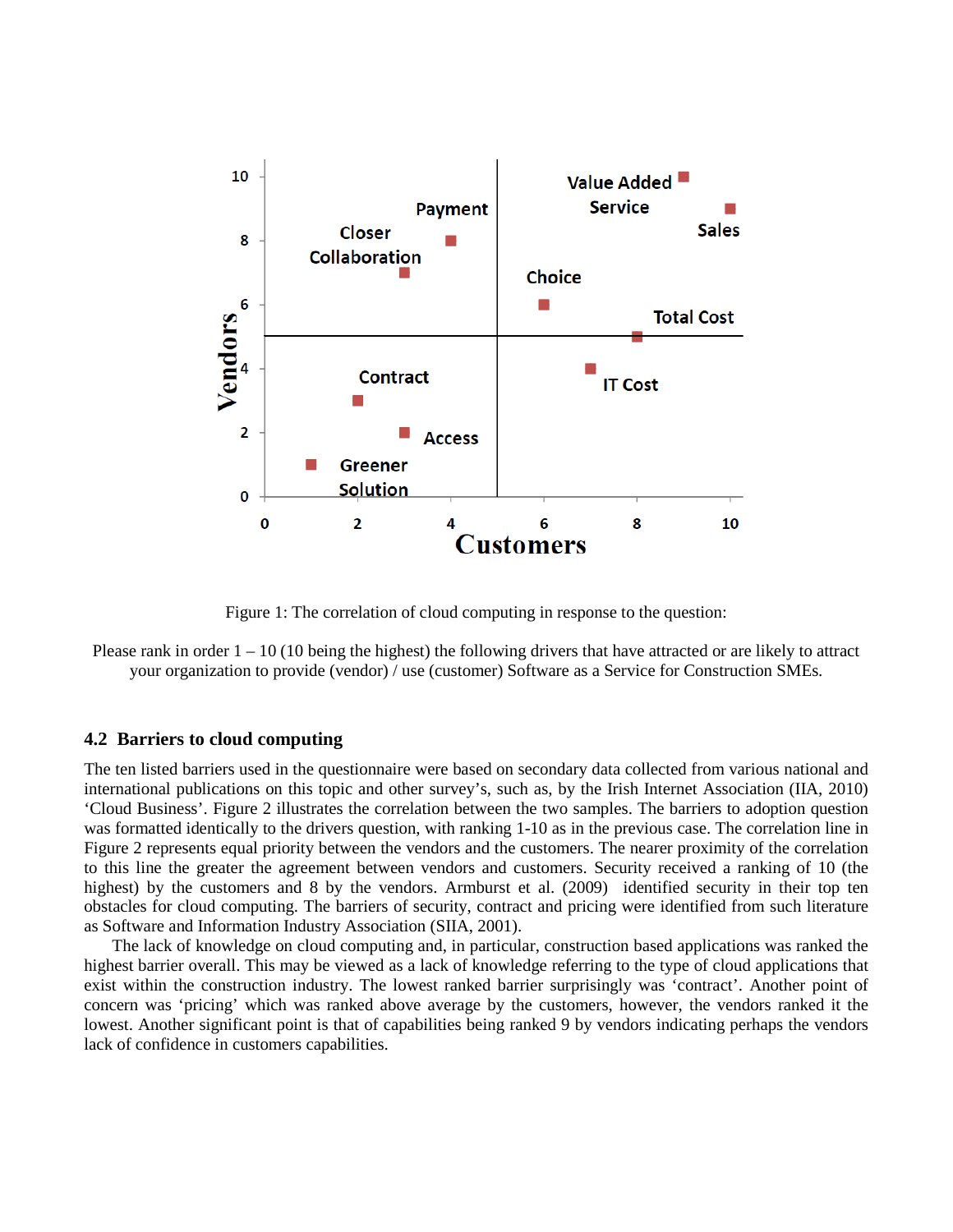

Figure 2: Barriers for adoption of cloud computing adapted from Hore et al. (2010a) arising from the question:

Please rank in order 1 -10 (10 being the highest) the following barriers of providing (vendor) / using (customer) Software as a Service for construction SMEs.

#### **4.3 Benefits of cloud computing**

The eight perceived benefits of cloud computing cited in the survey were sourced from Ramanujam (2007). Table 1 demonstrates the opinions of both samples (customers and vendors) in relation to Ramanujam's perceived benefits. The results in Table 1 indicate that the majority of the respondents in the construction industry are in agreement as to the cloud benefits. This highly positive response helps to support the case for the development of a cloud computing solutions for the construction SME market in Ireland.

| <b>Perceived Benefits of</b><br><b>Cloud</b> | <b>Strongly</b><br>agree | Agree | N <sub>0</sub><br>Opinion | <b>Disagree</b> | <b>Strongly</b><br>disagree |
|----------------------------------------------|--------------------------|-------|---------------------------|-----------------|-----------------------------|
| Non-premise                                  | 30%                      | 40%   | 25%                       | 5%              | $0\%$                       |
| Pay as you go                                | 45%                      | 40%   | 8%                        | 7%              | $0\%$                       |
| Easy role out                                | 33%                      | 43%   | 21%                       | 3%              | 0%                          |
| Spread out cost                              | 43%                      | 32%   | 18%                       | 7%              | $0\%$                       |
| <b>Frequent updates</b>                      | 34%                      | 48%   | 18%                       | 0%              | 0%                          |
| <b>Focus on growth</b>                       | 31%                      | 41%   | 23%                       | 5%              | $0\%$                       |
| <b>Maintenance free</b>                      | 42%                      | 27%   | 25%                       | 5%              | 1%                          |

Table 1: Perceived benefits of cloud computing in response to the question

Please indicate your opinion on the following received benefits of Software as a Service.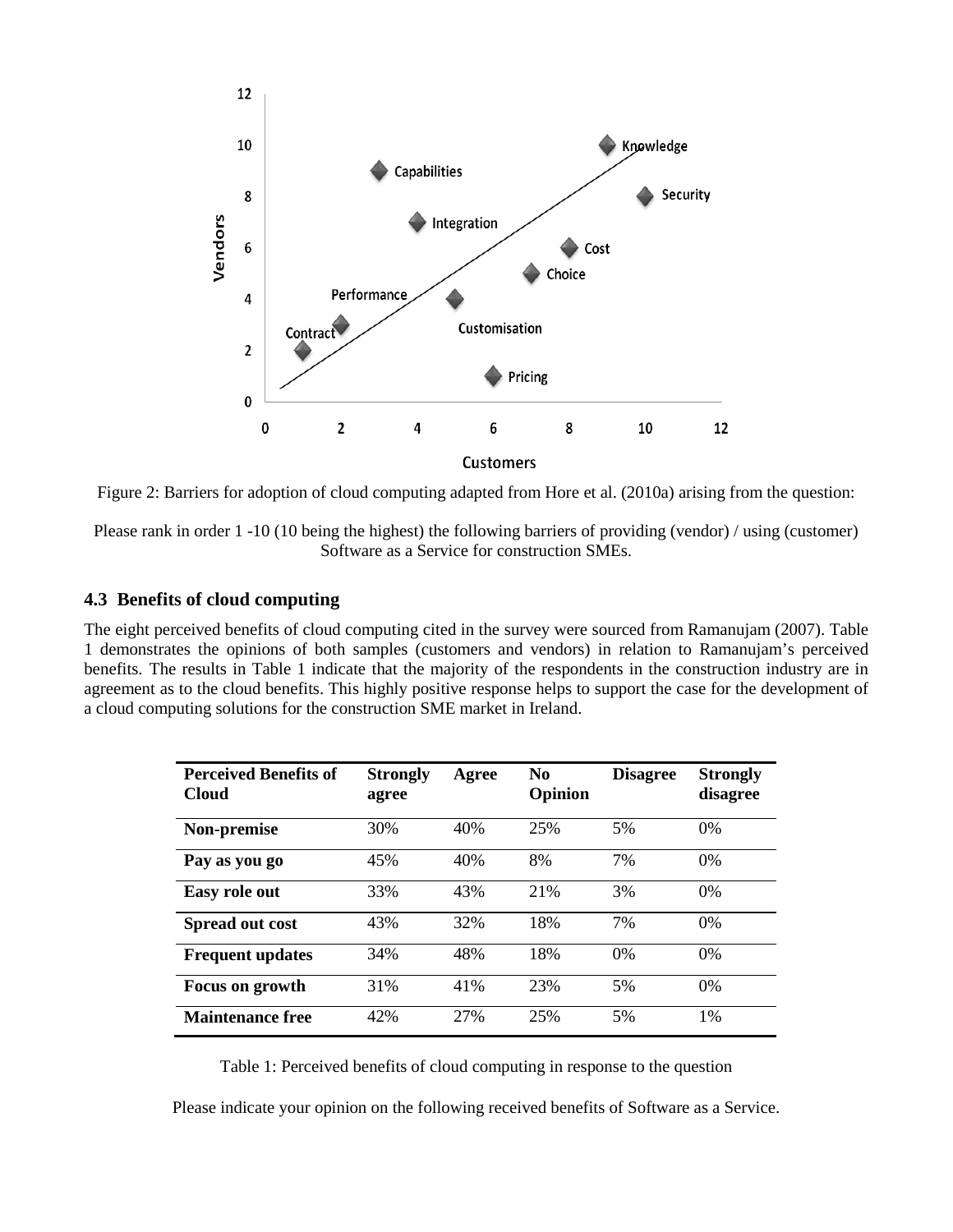## **4.4 Procurement of cloud computing solutions**

Hore et al. (2010b) analysed the CITA EIN programme respondents interest in delivering cloud based software to the marketplace. 27 respondents (15 customers and 12 vendors) were targeted initially to act as a pre-study for the main survey to identify errors and omissions and to contribute to forming a focus group. The same questions relating to receiving and renting cloud applications were used on both the pilot survey and the main survey. The following approaches to delivering cloud computing were offered in both vendors and customers questionnaires:

- Server-based Computing (thin-client): an application is run on a server.
- Hosted Client Computing (HCC): an application is run on the user's desktop, but it is served, or "streamed," from a server.
- Web based applications: web based application is developed to be maintained on a server and viewed through a browser.
- Rich Internet Application (RIA): Adobe (2009), describes this term as the new category of applications that bridge the client and the Internet cloud. It enables Internet applications to be both rich in functionality and engaging to use, but takes full advantage of the Internets connectivity, reach and deployment models.

Figure 3 illustrates the combined results of the main survey's most favoured approach to delivering cloud based software. The majority of both vendors and customers identified a web based application maintained on a server and viewed through a browser, as the most preferred method for receiving a cloud based model. The next preferred option was the server based computing solution. Surprisingly less than 20% of the vendors and customers considered RIA as their preferred option. Unlike static web and desktop applications that are constrained by their domain; RIA can be used in either connected or disconnected mode. This would give the customer the benefit of having the richness associated with desktop applications applied to a lightweight applications.

It is important however, to clarify that there is a degree of overlap between all four categories, as all of the four categories are hybrids of web-based applications.





Figure 3: The most favoured approach to delivering cloud based software in response to the question:

Please indicate which of the following approaches to delivering (vendors) / receiving (customers) software as a service would you prefer.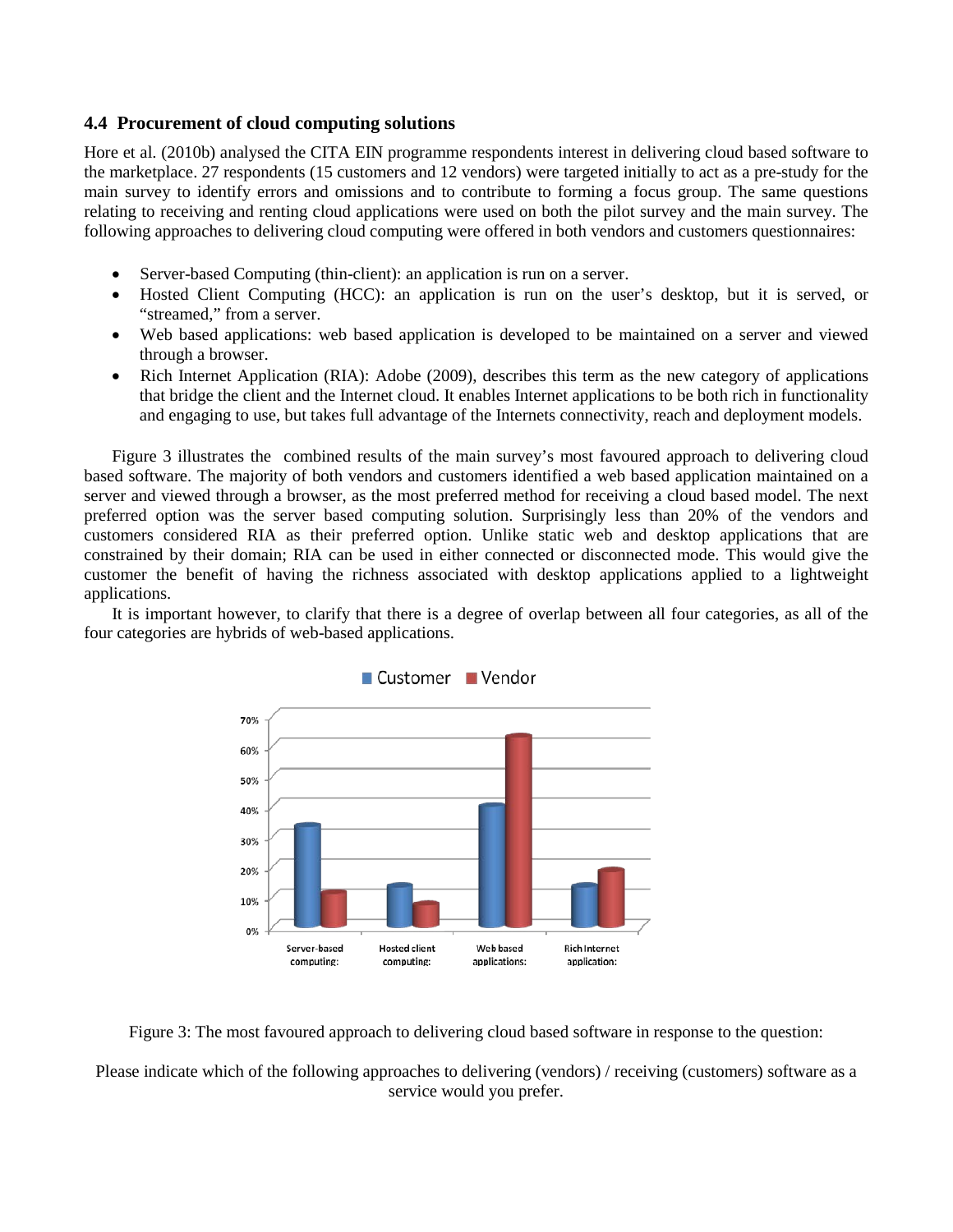The following points are the choices presented to the respondents in relation to the question "if your firm was interested in cloud which of the following licensing options would it choose?"

- Subscription base model: monthly payment of the software actually used.
- Usage-based model: payment is determined by application usage (customers are charged for every computer that runs a hosted application).
- Transaction-based model: charge customers for each business transaction.
- Value-based (share risk or revenue) model: whatever software is needed to achieve business goals payment is linked to the goals.

Figure 4 shows the results of the main surveys most sought after licensing option for cloud computing.



Figure 4: The most favourable licensing option for cloud computing based on the question:

If your firm was interested in Software as a Service which of the following licensing (vendor) / renting (customer) options would it choose.

The subscription based model (monthly payment on software actually used) was the most favourable licensing option selected by both vendors and customers. The option of charging for each business transaction was also identified by both samples as the next preferred licensing option for cloud computing. The results of the licensing option are again a mirror representation of the EIN survey. The subscription base model allows one to control their cash flow more efficiently by being charged on a monthly basis for software that is actually used. The downward adjustment in the Irish construction industry may have contributed to the chosen option as it does not create an environment for long term commitment.

# **4. CONCLUSION**

CITA has been actively investigating the radical concept of cloud computing and its particular application for construction SME's. The results of the survey presented in this paper has revealed positive attitudes towards the market need for cloud computing. Value added service and sales ranked as the highest drivers for the adoption of cloud computing services, indicating the respondents preference for a good return on investment. Lack of knowledge and security were ranked as the highest barriers to adoption of cloud computing. The majority of the respondents in the construction industry are in favour of the benefits that cloud computing can contribute to the sector. The preferred delivering option chosen was web based applications, which can enhance the support for cross-platform compatibility. The majority of respondent preferred paying for software actually used on a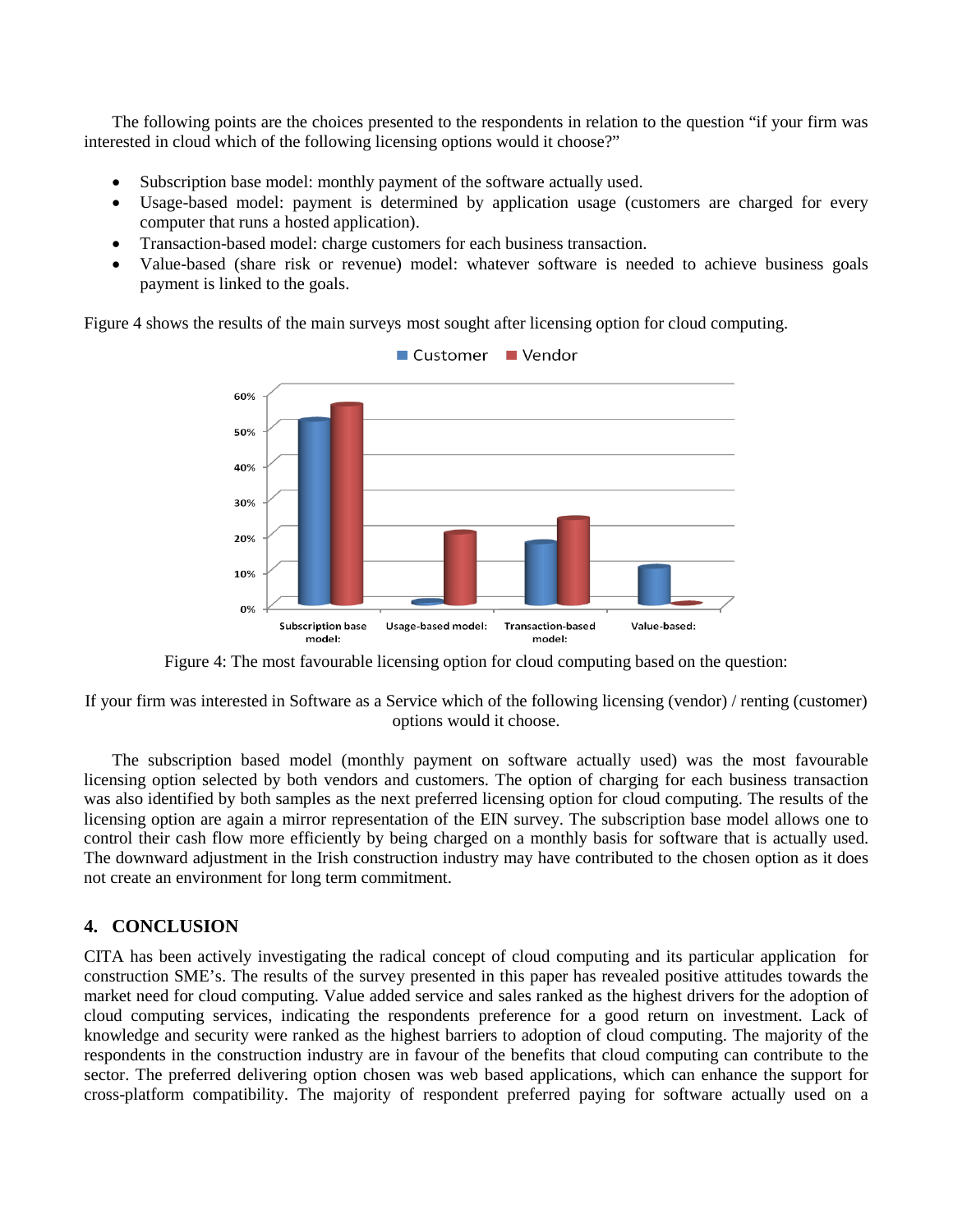monthly basis. The survey results have identified the market for a cloud based model but further investigation is needed on the actual components that can create a typical supply chain of applications for an entire project for use by all parties involved. In today's construction software environment the majority of SMEs cannot obtain the applications of larger enterprises and it is for this reason that the benefits of cloud computing received such a positive response from the respondents.

The next phase of research will involve carrying out a detailed business analysis of a potential cloud-based application for Irish construction SME's. Issues, such as, product lifecycle, income generation, existing solutions, purchasing power of market and return on investment. However, the development plan has been designed to enable the industry to participate at every stage and this will assist CITA in identifying a solution that can create productivity gains for the industry though the use of ICT. If such a cloud model can be achieved, it will help to reduce the industry's fragmented nature and enable SMEs to be more competitive not just domestically but also internationally.

#### **REFERENCES**

- Adobe (2009), "The Business Benefits of Rich internet Applications for Enterprises", Adobe Systems Incorporated, http://www.adobe.com/flashplatform/pdfs/95012113\_enterpriseria\_wp\_ue.pdf.
- Anderson, P. (2007), "What is Web 2.0?", JISC: Technology & Standard Watch; Ideas, Technologies and Implications for Education, available from [http://www.scribd.com/doc/300024/What-is-web-20-Ideas](http://www.scribd.com/doc/300024/What-is-web-20-Ideas-technologies-and-implications-Paul-Anderson)[technologies-and-implications-Paul-Anderson.](http://www.scribd.com/doc/300024/What-is-web-20-Ideas-technologies-and-implications-Paul-Anderson)
- Armbrust, M. et.al. (2009), "Above the Clouds", A Berkeley View of Cloud Computing, Electrical Engineering and Computer Sciences University of California at Berkeley, htt://www.eecs.berkeley.edu/Pubs/TechRpts /2009/EECS-200928.html.
- Cloud Computing (2010), "Cloud Computing Use Cases", A White Paper Produced by the Cloud Computing Use Case Discussion Group, Version 3.0, [http://cloud-computing-use-cases.googlegroups.com/w](http://cloud-computing-use-cases.googlegroups.com/)eb/Cloud\_ Computing Use Cases Whitepaper-3 0.pdf.
- Dibb, S. and Simkin, L. (2009) "Marketing Essentials", Cengage Learning Inc, United States, [http://www.cengage.com.](http://www.cengage.com/)
- Gallaher, M.P, O'Connor, A.C, Dettbarn, J.L and Gilday, L.T, (2004), Cost Analysis of Inadequate Interoperability in the U.S. Capital Facilities Industry, U.S Department of Commerce Technology Administration, National Institute of Standards and Technology (NIST), American Government Publication, Maryland.
- Hore, A.V. et.al. (2010a), "Development of a Cloud Web Collaborator for SMEs in the Irish Construction Industry", *8th European Conference on Product and Process Modelling*, University of Cork, Ireland, 14-16 September, 2010.
- Hore, A.V. et.al. (2010b), "Cloud Computing and its Application in the Irish Construction Industry, 6<sup>th</sup> *International Conference on Innovation in Architecture, Engineering and Construction,* PennState University, 9-11 June, 2010.
- Irish Internet Association. (2010), "Cloud Business", [http://www.iia.ie/events/event/264/iia-cloud-Computing](http://www.iia.ie/events/event/264/iia-cloud-Computing-white-paper)[white-paper.](http://www.iia.ie/events/event/264/iia-cloud-Computing-white-paper)
- Pepper, R. et.al. (2009),"Mobility in a Networked World", World Economic Forum, *The Global Information Technology Report 2008-2009*, printed and bound in Switzerland by SRO-Kundig, Geneva, 37-51.
- Petri, G. (2010), "Shedding Light on Cloud Computing", The Cloud Academy, http://www.ca.com/files/WhitePapers/mpe\_cloud\_primer\_0110\_226890.pdf.
- Ragsdale, J. (2009), "Leveraging the Web Collaboration Capabilities within Remote Support Platforms", Business Impact of Innovative Tools Available from Remote Support Specialist, Technology Services Industry Association (TSIA), [http://www.tsia.](http://www.tsia/)com.
- Ramanujam, B. (2007), "Moving SaaS/On-Demand from Dream to Successful Reality", A Practical Solution to Real-World Problems with Contact Centre Adoption SaaS/On Demand[, http://www.cypcorp.com/leadership/](http://www.cypcorp.com/leadership/) index.php.